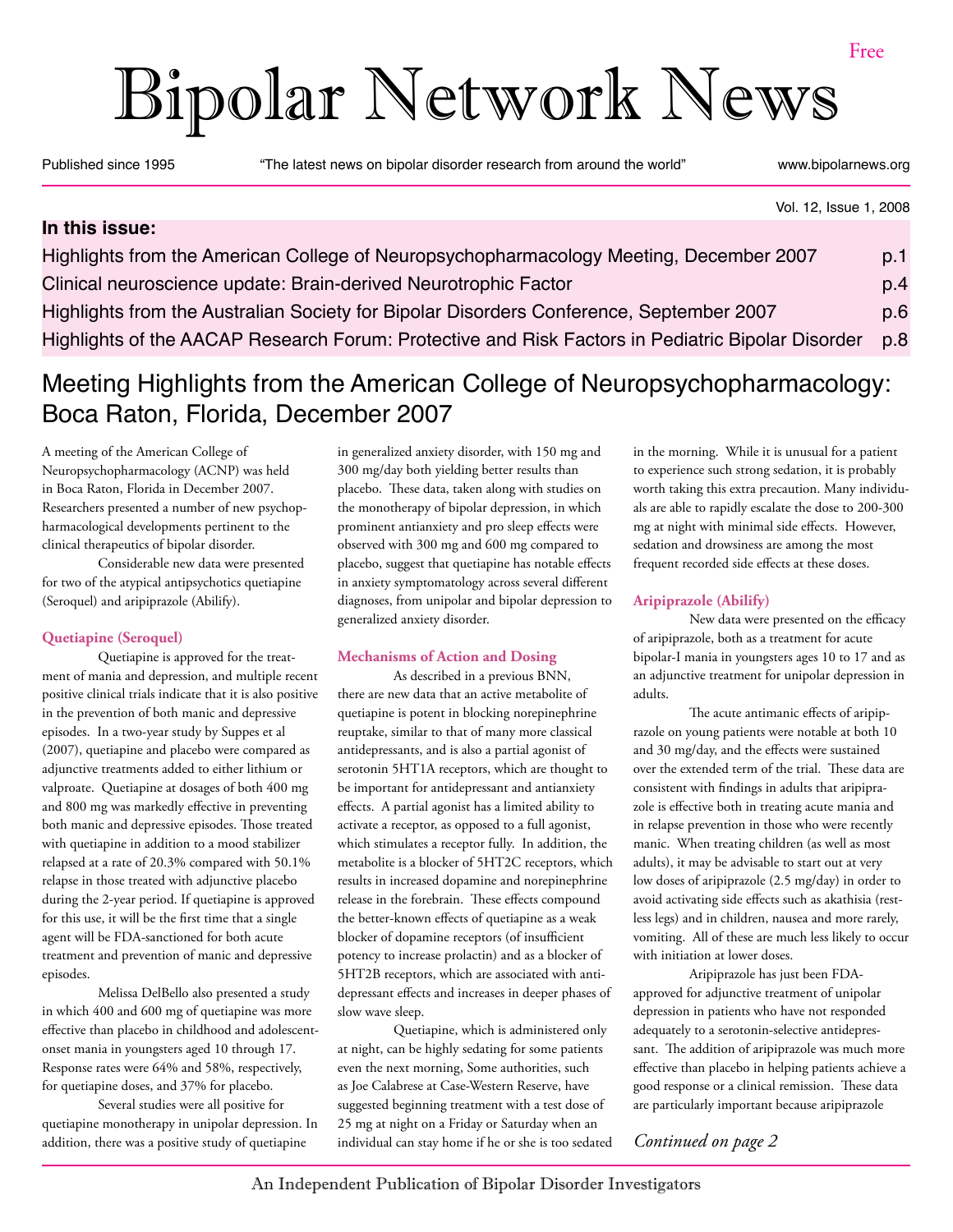### College of Neuropsychopharmacology Meeting Highlights (cont.)

### *Continued from Page 1*

(along with ziprasidone) is among the least sedating of the atypical antipsychotics (compared to others such as quetiapine and olanzepine, which can be sedating even when given at night), and thus provides an alternative for patients with reverse vegetative symptoms – that is, increased sleep and appetite and psychomotor slowing instead of the more classical picture of an agitated, insomnic, anorectic presentation of unipolar depression.

### **N-Acetylcysteine In Depression And Substance Abuse Prevention**

The BNN has previously reported the remarkable findings of Mike Berk and colleagues from Sydney, Australia, that augmenting treatment as usual with N-acetylcysteine is more effective than placebo in long-term prophylaxis of bipolar patients. Results showed a particularly good effect on residual bipolar depression.

New findings show that N-acetylcysteine also appears effective in decreasing use of and craving for cocaine, heroin, and gambling in patients with these addictions.

The use of N-acetyl cysteine for cocaine avoidance emanated from preclinical laboratory

### Bipolar Network News

**Editor-in-Chief**: Robert M. Post, MD **Managing Editor**: Moira McCauley

The BNN is published four times a year by investigators working with patients with bipolar disorder to better understand the long-term course of illness. The newsletter is available free of charge to all who request it.

Although the editors of the BNN have made every effort to report accurate information, much of the work detailed here is in summary or pre-publication form, and therefore cannot be taken as verified data. The BNN can thus assume no liability for errors of fact, omission, or lack of balance. Patients should consult with their physicians, and physicians with the published literature, before making any treatment decisions based on information given in this issue or in any issue of the BNN.

Publication of the BNN is made possible by an unrestricted grant from the Dalio Foundation.

The opinions expressed in the BNN are solely those of the editors, and do not represent the views of any scientific entity or foundation.

For any comments or suggestions you may have, or to be placed on the mailing list, please contact us at:

**BNN** PO Box 18 Beltsville, MD 20704-0018

**Website**: www.bipolarnews.org

data by Peter Kalivas of South Carolina. He found that cocaine sensitization and proneness to relapse following a cocaine cue, a stressor, or a small cocaine challenge in rodents was associated with marked increases in glutamate release in the nucleus accumbens, the reward center of the brain associated with dopamine. N-acetylcysteine is effective because it affects the cysteine-glutamate exchanger, down-regulating the hypersensitive glutamate responsivity. This is associated with a decreased risk of relapse. This study is one of the best current examples of how laboratory work with animals can lead to new treatments for patients with a variety of neuropsychiatric conditions.

It is also noteworthy that N-acetylcysteine is a precursor to glutathione, which is one of the brain's main antioxidants. There is considerable evidence that every episode of bipolar illness, whether depression or mania, is associated with oxidative stress that produces free radicals and other toxins that inhibit normal cell function and can even cause cell death. Thus, it is possible that N-acetylcysteine also provides an antioxidant mechanism, which could contribute to its therapeutic effects.

The possible antioxidant role of N-acetylcysteine coincides with increasing evidence that inflammatory processes, particularly increased secretion of inflammatory cytokines, play a role in bipolar illness. One of the new findings presented in a poster session indicated that childhood-onset bipolar illness was associated with significant increases in inflammatory markers. Anti-inflammatory and antioxidant strategies may ultimately emerge as important approaches to the therapeutics of this early onset disorder.

#### **New Conceptual Advance: DNA Itself Can Be Regulated**

What is a new part of this story is that not only can environmental factors lead to changes in the gene expression for neurotrophic factors such as BDNF, but environmental stressors productive of depressive-like behaviors in animals are also associated with changes in the microstructure of DNA and histones around which the DNA is wrapped. BDNF is a neuro-protective peptide that is produced and secreted by cells. Its synthesis depends on whether DNA is read and transcribed to RNA, which enters the cytoplasm where the proteins are produced in the endoplasmic reticulum. How easily the DNA is read and transcribed is regulated by how tightly the DNA is wound around histones. Methylation makes DNA harder to transcribe, but when histones have an added acetyl group, DNA is more unraveled and open,

such that the gene sequences in the DNA can be easily turned on or transcribed. This provides a mechanism that explains the observations that early exposure to either maternal separation stress or defeat stress can change an animal's behavioral and biochemical reactivity for the rest of its life. The DNA sequences that encode specific genes are inherited genetically, and are invariant. However, the degree of DNA methylation based on early life experience can inhibit specific genes from being transcribed for the entire life of the animal.

While this appears to have particularly negative implications for therapeutics, evidence is emerging that treatment with histone d-acetylase inhibitors, which keep the DNA in a more open structure, can reverse some of the changes in DNA expression that would otherwise occur throughout an animal's life. There are 10 different subtypes of histone d-acetylase inhibitors, and both valproate and carbamazepine function as histone d-acetylase inhibitors. It remains to be seen how this aspect of these two drugs might be used to reverse long-term changes in DNA expression by modifying the openness of its structure.

These findings may be pertinent to the study of levels of neurogenesis and changes in BDNF, both of which can have a lifelong low set point in animals based on adverse early life experiences. Treatment with a histone d-acetylase inhibitor could induce more normal levels of BDNF and neurogenesis in the brain. Thus, environmentally induced vulnerability factors (low hippocampal BDNF and neurogenesis) leading to cognitive deficits and the onset of unipolar or bipolar depression could potentially be ameliorated with the appropriate therapeutic intervention aimed at histones and at DNA itself.

#### **OTHER POTENTIAL THERAPEUTIC FINDINGS Mementine**

A poster by Anand reported that the anti-Alzheimer's drug mementine (Nemenda), which in itself is not an antidepressant, augmented the antidepressant effects of lamotrigine when used in starting doses of 5 mg/day and increased weekly to 20 mg/day. However, this effect only occurred at the trend  $(p < .10)$  level and remains to be further systematically evaluated.

### **Left Plus Right rTMS**

There was another positive study of repeated Transcranial Magnetic Stimulation (rTMS) when it was used bilaterally as a treatment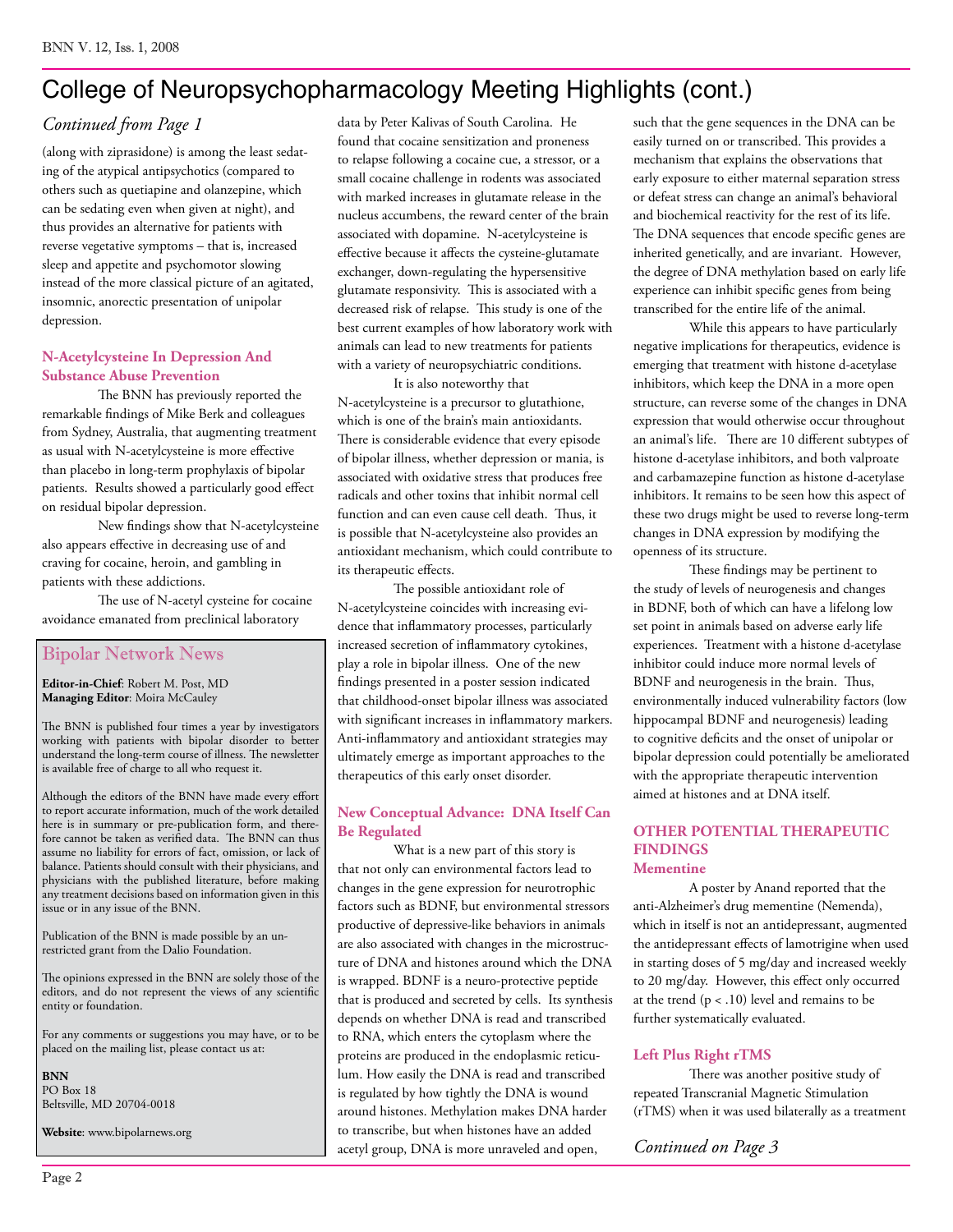for unipolar depression compared with either unilateral or sham treatment. Bilateral treatment involved 10 Hz stimulation at 100% of motor threshold (MT) over the left prefrontal cortex and 1 Hz rTMS over the right cortex, and was associated with a 50.2% response rate, as opposed to left unilateral rTMS which produced a 27.9% response rate, and sham rTMS which produced 20.6% effect. Repeated TMS is not yet generally available in the community, although the FDA is considering such approval based on a large study by Riordon et al (2007) indicating that 10 Hz rTMS over the left prefrontal cortex at 120% of MT was more effective than sham treatment both acutely and in continuation. These studies have implications for bipolar depression as well.

#### **Prazosin in PTSD**

Raskin presented a poster indicating that 9 mg/day of alpha-1 noradrenergic antagonist prazosin, which is used for high blood pressure, was more effective than placebo in reducing the nightmares and sleep disturbance of patients in the general population with posttraumatic stress disorder. This was a replication of previous data from studies of military personnel that had suggested prazosin as a new intervention for those with residual sleep disturbances and nightmares.

*Editor's note: PTSD is commonly treated with serotonin-selective antidepressants. There is only a small amount of data indicating that adjunctive anticonvulsants and atypical antipsychotics are helpful, but this editor would endorse those treatments in addition to serotonin-selective antidepressants in those without comorbid bipolar disorder, and anticonvulsants and atypical antipsychotics alone (in preference to serotonin-selectives) in bipolar patients with comorbid PTSD. If, after these treatments, nightmares and sleep disturbance remain, one might wish to consider the preliminary and off-label use of prazosin for this area of dysfunction.* 

#### **Topiramate**

Berlin and colleagues presented a poster with a new finding of therapeutic note for patients with obsessive-compulsive disorder. Topiramate compared with placebo was more effective as an adjunctive treatment added to SSRIs for the compulsive aspects of the syndrome in particular. This extends the potential range of topiramate for use in a variety of comorbidities that often accompany bipolar illness. While topiramate itself has no acute antimanic properties in monotherapy, evidence suggests that it may help with cocaine and alcohol abstinence, PTSD, weight loss and

bulimia, and now obsessive-compulsive disorder as well.

*Editors Note: Several of the atypical antipsychotics, in particular quetiapine, have also been reported to enhance the effects of SSRIs more than placebo in those with primary obsessive-compulsive disorder. These are potentially important therapeutic approaches as well.*

#### **Lamotrigine Plus Quetiapine**

Ketter reported critically important open data based on naturalistic treatment of bipolar patients. In those who remained symptomatic on quetiapine or lamotrigine in concert with 1.3 to 1.7 other medications, the addition of either quetiapine or lamotrigine to the other drug (with the other adjunctive agents left alone) was associated with the remission of symptoms in twothirds of patients. While these data are open, they nonetheless suggest that these two drugs, which are widely used in combination clinically, may have a particularly important role to play in those with residual depression despite treatment with either agent alone and a variety of other substances.

#### **Rapid Onset Antidepressant Effects: Ketamine And Sleep Deprivation**

A series of papers indicated new approaches to the glutamate system with potential implications for the treatment of depression. There are now four different studies indicating that a sub-anesthetic dose of the dissociative anesthetic ketamine (0.5 mg/kg i.v. administered over a 40 min. period) is associated with a very rapid onset of antidepressant effects in even highly treatmentresistant depressed patients. The onset is notable in that it is evident some several hours after acute infusion, and in many patients, lasts 3-5 days or longer.

The preliminary data from Charney and colleagues at Mt. Sinai indicated that several patients who were given three additional intermittent ketamine infusions showed a more sustained duration of clinical improvement.

Several groups are attempting to follow the acute onset of antidepressant effects of ketamine in those with treatment-resistant depression with another agent that would sustain the response long-term, such as another glutamate-active drug called riluzole. Riluzole has been reported to be an effective antidepressant compared with placebo in patients with both unipolar and bipolar depression, although this drug is highly experimental and FDA-approved only for use in amyotrophic lateral sclerosis (Lou Gherig's disease).

W.E. Bunney presented data that sleep deprivation induced an acute overnight onset of

antidepressant effects in about 50% of severely depressed individuals. However, one night of sleep deprivation can be associated with a relapse following the next night's sleep. Bunney presented preliminary data that the sleep deprivation procedure could be associated with a sustained antidepressant effect in those responders who were given phase advance treatment and high intensity light with 7,500 Lux intensity. Phase advance treatment involves going to bed at 6 PM and waking up at 2 AM on the recovery sleep night, then proceeding to go to bed the next day at 8 PM and wake at 4 AM, then go to bed at 10 PM and wake at 6 AM the next day, then finally arriving at a normal sleep onset and offset. This procedure has been widely used in Europe to sustain the response to sleep deprivation, and this maneuver in the context of high intensity light appears helpful in sustaining the acute onset of antidepressant response achieved literally overnight with one night's sleep deprivation,

The sleep deprivation data taken in concert with the ketamine data indicate that the rapid onset of antidepressant effects within a day or less is now clinically and theoretically a feasible proposition, and that the old view that two to six weeks of treatment (with traditional antidepressant modalities) were required in order to achieve maximum therapeutic efficacy has now been invalidated. These data are also supported by evidence for relatively rapid onset of antidepressant effects in a few individuals who received deep brain stimulation. Helen Mayberg has stimulated Brodmann area 25 in patients' anterior cingulate cortex, and others in Europe have stimulated the nucleus accumbens. Rapid onset antidepressant effects have also been observed in some patients administered thyrotropin releasing hormone (TRH) via their spinal fluid. Together, these reports indicate that rapid onset antidepressant effects are possible via a variety of pharmacological and physiological procedures, even though most of our currently clinically available antidepressant modalities take much longer to work.

*Editors Note: The field will now struggle with how to achieve and sustain these acute effects and the challenge of identifying who will be rapidly responsive. Given the highly ambiguous role of traditional antidepressants in bipolar compared to unipolar depression, one can also hope that some of the rapid onset modalities will be more clinically useful in bipolar depression than the older agents.*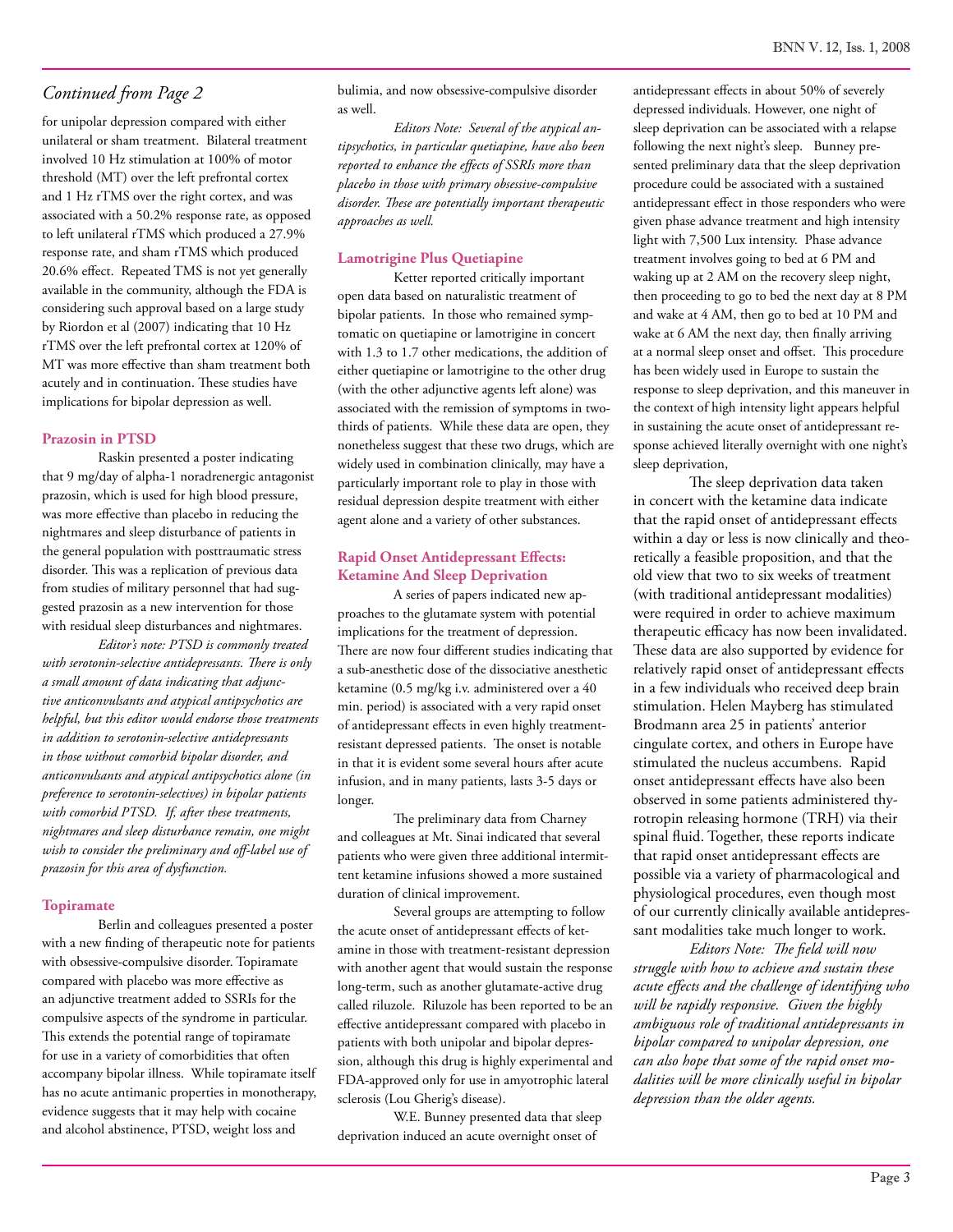### Clinical Neuroscience Update: Brain-Derived Neurotrophic Factor (BDNF) And Its Role In Bipolar Illness Vulnerability, Onset, Progression, and Treatment

### **BDNF Functioning And Common Variations**

BDNF is a brain substance secreted by cells that aids in synapse formation and the growth and survival of neurons, and is necessary for long-term learning and memory.

It is a long, complicated molecule with common variations that affect the efficiency of its functioning. The replacement of a single amino acid is called a single nucleotide polymorphism (SNP), and is a genetic variation that is very common in the general population, as opposed to a gene mutation, which is rare, occurring in about one in a million individuals.

At the 66th position in its string of amino acids, there are usually two valines, yielding a highly efficient form of BDNF called val-66 val BDNF. However, in a substantial proportion of normal individuals, there is a methionine substitution for one of the valines, resulting in a val-66-met structure. People with this common val-66-met variation, who include normal volunteers in the general population and those with bipolar disorder or schizophrenia, exhibit minor deficiencies in some cortically based neuropsychological tasks that depend on working memory. A very small percentage of the population has a third variant, met-66-met BDNF, which functions least well.

Surprisingly, it is the best functioning variant (val-66-val BDNF) that is associated with the occurrence of bipolar illness or its early onset or rapid cycling features, according to more than 5 studies. Why this might be so is unknown, but could relate to the increased associativity (or loose associations) seen clinically in bipolar patients and the increased functional connectivity seen on their PET scans compared to controls. This could, in turn, relate to the findings of increased creativity in many individuals with bipolar disorder.

#### **The Effect Of Environmental Stress On BDNF**

In addition to common genetic variations, adverse environmental stressors can alter BDNF levels in the brain in a lasting way. Studies of rodents showed that repeated neonatal exposure to stressors decreased BDNF in the hippocampus and frontal cortex into adulthood. Repeated stress in adults also decreases BDNF in the hippocampus. Berton and colleagues (2006) found that repeated defeat stress (when an intruder rodent is attacked and defeated by the home cage resident)

also results in BDNF decreases and despair behaviors. If animals are given antidepressants or other treatments that prevent decreases in BDNF, defeat stress behaviors do not develop.

There have been interesting clinical parallels in humans. A research group in Brazil led by Kapczinski found that bipolar patients who experienced early life adversity have significantly lower levels of serum BDNF (or BDNF in their blood) than those who did not experience adversity.

They and others have also found that each episode of either depression or mania is associated with decreases in blood BDNF levels, which then return to normal after treatment and resolution of the affective episode. The degree of decrease in serum BDNF is proportional to the severity of the depressive or manic episode.

These data, replicated by several other laboratories in studies of unipolar depression, suggest that each affective episode may be associated with decrements in BDNF that could endanger the health and survival of neurons in the brain. This is all the more likely because Kapczinski and colleagues also observed that each episode of affective illness is associated with increases in oxidative stress (the release of toxic free radicals), which can further damage cells. Thus, there appears to be a dual mechanism for increased cellular vulnerability during affective episodes, i.e.

loss of neuroprotective factors and a simultaneous increase in destructive factors.

Taken together, these findings provide a plausible set of mechanisms to explain previous findings regarding stress and episode sensitization. This editor had postulated from the kindling model and the psychomotor stimulant-induced sensitization model that repeated stressors are associated with increased stress reactivity, and increased numbers of prior episodes convey greater vulnerability to episode recurrence, a phenomenon called episode sensitization. The literature on the course of affective illness is now generally supportive that this progression of episode sensitization occurs in those with untreated or inadequately treated affective disorders.

### **Brain Dysfunction And Episode Sensitization**

Previous BNNs have outlined data indicating that in bipolar illness, the frontal cortex has deficits in its anatomy, biochemistry, physiology, and function, and even in number of brain cells (neurons and glia). At the same time, there is evidence for increased reactivity of the deeper emotional parts of the brain such as the limbic system and one of its key structures, the amygdala.

*Continued on Page 5*



### BDNF is Involved in Onset, Course, and Treatment of Bipolar Disorder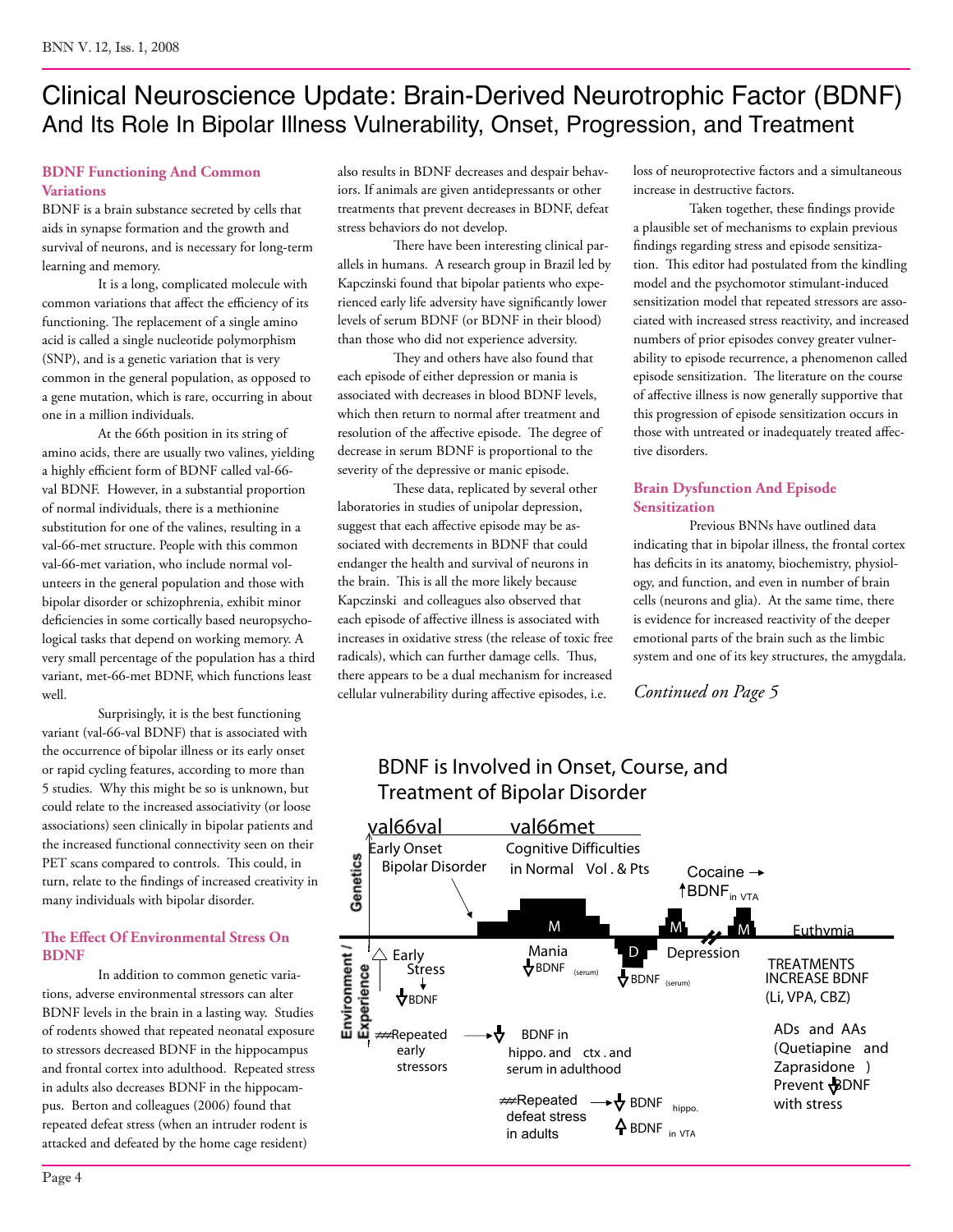A number of these brain abnormalities in affectively ill patients are correlated with the number of prior episodes or the duration of illness. It now seems possible that episodes could adversely affect the brain, rather than the opposite hypothesis that preexisting brain alterations lead to a more severe course of illness.

The new findings that BDNF levels decrease and oxidative stress increases with every episode are clinically important because they provide one potential mechanism for how episodes could cause further brain dysfunction and vulnerability to episode recurrence, thus emphasizing the importance of early, long-term, effective preventive treatment. Each new episode could lead to further damage and dysfunction, with potential for a patient to accumulate vulnerability to episode recurrence as a function of number of prior episodes. While there is not direct evidence that episodes are associated with increased amounts of brain damage and dysfunction, it is highly likely that this is the case. This mechanism would explain findings that increased numbers of depressions are associated with increased levels of psychosocial impairment, cognitive dysfunction, and incidence of dementia in late life.

#### **Implications For Treatment**

This new model may provide a new view of the potential role of many therapeutic drugs. Three of the mood stabilizers – lithium, carbamazepine, and valproate – all increase brain BDNF, and all antidepressants seem to as well. These findings are schematized in Figure 1 on page 4. Thus, if bipolar patients are adequately treated with appropriate mood stabilization and unipolar

depressed patients are adequately treated with long-term prophylactic antidepressants, it is highly likely that patients will reap dual benefits for themselves (experiencing fewer episodes) and their brains.

 With good prophylactic treatment, not only will episodes be prevented, but BDNF and related neuroprotective and cell survival factors will also be fostered in two different ways. These treatments directly increase BDNF, and they can also prevent stress-induced and episode-induced reductions in BDNF.

### New View of the Risk/Benefit Analysis Of Long-term Treatment of Bipolar Disorder Based on BDNF Findings

Given the new information about the role of BDNF in bipolar disorder and possible mechanisms of stress and episode sensitization, a new conceptualization of the risk/benefit ratio for longterm preventive treatment of recurrent unipolar and bipolar illness is needed.

It is clear to anyone with the slightest knowledge of bipolar disorder that its effects on patients' family, social and vocational lives are great. There is also considerable evidence reviewed elsewhere that an individual suffering from unipolar or bipolar depression is at about double the risk of suffering a heart attack or stroke compared with someone who is not depressed. Thus, there is a distinct increase in medical mortality that comes with the experience of untreated depression. The "BDNF" update above outlines the mechanisms by which episodes may also hurt patients' brains and leave them more vulnerable to future episodes.

Where previous schemas weighed only the potential good of preventing episodes against the potential adverse effects of the drugs, now one should consider that preventing episodes can have positive effects for the individuals' social and vocational functioning, their medical health, and their brain functioning as well.

While there are minor to moderate longterm risks of treatment with mood stabilizers (for bipolar illness) and antidepressants (for unipolar depression), these agents may, in fact, repair some

of the deficits associated with the illnesses or, at least, prevent their progression. There is, in fact, direct evidence of these potential helpful effects of drugs in patients with bipolar and unipolar illness. In bipolar patients, lithium has been shown to increase markers of neuronal integrity and to increase the volume of gray matter in the cerebral cortex in patients, but not in normal volunteers. In a parallel fashion, Annette Sheline from St. Louis has shown that patients with recurrent unipolar depression who remain on antidepressants more of the time do not have the decreases in hippocampal volume seen on MRIs of those whose depression was treated less often with antidepressants.

Taken together, all of these data suggest useful comparisons to the treatment of diabetes mellitus. The fatality rate from diabetes has decreased dramatically with the advent of insulin and related treatments. Patients with diabetes used to suffer premature deterioration of a variety of organ systems, yielding early onset of renal failure, congestive heart failure, and blindness. The dramatic shift in the treatment approach to diabetes over the past 20 years, with much more careful monitoring and control over patients' blood sugar, has yielded extraordinarily positive effects on long-term outcome, well being, and life expectancy.

We would make the parallel case that careful daily monitoring of mood, sleep, side effects, and comorbidities such as anxiety will

similarly facilitate more precise control over the mood and behavioral dysfunction associated with bipolar disorder. Multiple studies suggest that the minor emergence of depressed or manic symptoms are often the precursors to more major episodes; thus these minor fluctuations deserve careful treatment. The goal of treatment should be to achieve and maintain remission.

Pharmacotherapy typically also needs to be bolstered by focused psychotherapy and psychoeducational techniques with patients and family members who play critical roles in illness monitoring and medicating.

For too many patients with bipolar disorder, this is not a benign illness. However, with great care and attention, the effects of this illness, like that of diabetes mellitus, can be minimized so that one can lead a relatively normal and healthy life.

Instituting these new concerted therapeutic approaches will require a personal, scientific, and public health paradigm shift to see the adverse and progressive clinical and neurobiological consequences of affective episodes and act accordingly. Episodes are not benign or trivial, and may endanger one's well-being, functioning, and life itself either by suicide or the associated medical mortality. It is now also clear that episodes may subtly damage the brain, and therefore require the utmost care and treatment to prevent this possibility.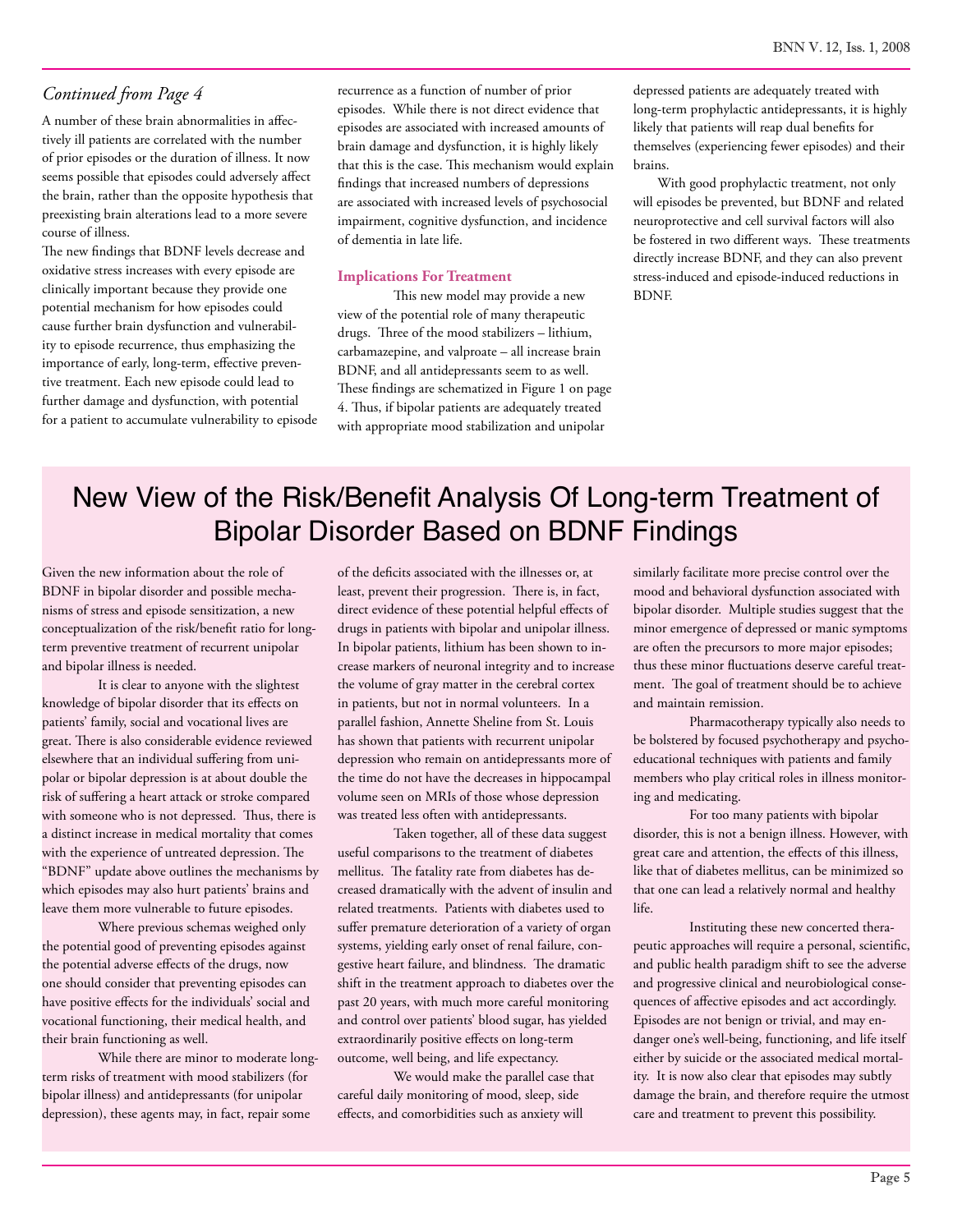## Clinical Research Highlights from the Australian Society for Bipolar Disorders Conference, September 2007

This conference in Sydney, Australia featured four plenary sessions with individual invited speakers including David Miklowitz, BNN Editor Robert M. Post, Mauricio Tohen, and Lakshmi Yatham.

### **Miklowitz: Family Focused Treatment for Bipolar Disorder**

David Miklowitz presented a talk on Family Focused Treatment (FFT) for bipolar disorder in adults and youths. In 21 sessions of FFT over a period of nine months, three treatment components are emphasized. The first is psychoeducation, which highlights signs, symptoms, etiology, treatment, and self-management of the disorder, and includes a relapse prevention drill. The second component is skills training for handling conflict in the family and increasing communication abilities. The third component is problem-solving skills training.

Two randomized studies have shown that combining family focused treatment with pharmacotherapy delays episode recurrences and reduces symptom severity over a two year period when compared with either a brief psycho-education program or even a comparably intensive individual psychotherapy program (plus pharmacotherapy).

A trial was recently completed in teens ages 13 to 17. In this trial, family-focused treatment and pharmacotherapy were associated with greater stabilization of depressive symptoms and less time in depressed states compared with treatment as usual. These promising data have led Miklowitz and associates to attempt a trial investigating secondary prevention, which would target those who are at high risk for bipolar disorder by virtue of having a parent with the illness and are beginning to show early signs of mood dysregulation.

### **Post: Role of BDNF in Bipolar Disorder**

Robert M. Post presented another of the plenary sessions, emphasizing the new data that brain-derived neurotrophic factor (BDNF) is involved in vulnerability, onset, progression, and treatment of bipolar disorder (See Fig. 1). As reported in this and previous BNNs, these neurobiological data support clinical findings suggesting that early, effective, and sustained long-term preventive approaches to the illness are important in preventing many of the mechanisms of illness progression related to episodes, stressors, and substances of abuse.

Post stressed that lithium, carbamazepine, valproate, atypical antipsychotics and all antidepressants increase BDNF or prevent its decrement by stressors. Thus, in addition to preventing episodes, these treatments may help protect the brain, potentially either ameliorating previous neurobiological defects or preventing their progression.

### **Tohen: First mania recovery rates**

In a third plenary session, Mauricio Tohen of Lilly presented data on 173 individuals hospitalized with a first episode of mania. While almost everyone achieved symptomatic and syndromal recovery, both reducing symptoms and reaching a point of not meeting criteria for an episode, only 35% achieved functional recovery after a follow up period of at least two years.

Predictors of relapse or recurrence of depression were the presence of psychotic features initially, a mixed episode, comorbidity with alcohol or substance abuse, and, paradoxically, previous high vocational status.

### **Yatham: Dopaminergic Hyperactivity and Mitochondrial Dysfunction in Mania**

Lakshmi Yatham presented data from PET (positron emission tomography) brain imaging studies indicating evidence of dopaminergic hyperactivity and mitochondrial dysfunction in mania.

The dopamine excesses could lead to increased free radical production and oxidative stress that could further endanger mitochondrial function. Mitochondria are the chief energy factory within neurons and glial cells.

Yatham also presented information from studies of long-term prophylaxis and suggested such treatment should begin after the first episode of bipolar illness.

In addition to the plenary sessions, there were several oral presentations of particular interest, by Kapczinski, Berk, and Hallam.

### **Kapczinski: Pathophysiology Of Cognitive Impairment in Bipolar Illness**

Investigators from Flavio Kapczinski's group presented information on the pathophysiology of cognitive impairment in bipolar disorders. Many studies have indicated that even euthymic bipolar patients experience ongoing mild cognitive impairments, and these correlate with number of prior episodes. New work from this laboratory

indicated that oxidative stress is increased in both manic and depressive episodes and not in the euthymic interval. This group had previously observed decreases in BDNF with each episode and recently found increases in glial cell line-derived neurotrophic factor (GDNF) and in neurotropin-3 (NT3). Increases in GDNF and NT3 may be compensating for the decreases in BDNF.

In addition to increases in oxidative stress, a ten-fold increase in DNA damage has been found in bipolar depressed patients compared with controls. Since DNA damage and oxidative stress can lead to cell dysfunction and even programmed cell death, these findings (in the context of the episode-related decrements in protective factors such as BDNF) could contribute to the brain abnormalities found in bipolar disorder and contribute to cognitive impairment.

### **Berk: N-Acetylcysteine As Adjunctive Therapy**

Michael Berk reported that the glutathione precursor n-acetylcysteine may be an effective addition to treatment as usual. In a double blind, randomized, placebo-controlled trial, patients received either 2 gm. of N-acetylcysteine per day or placebo as adjunct to treatment as usual. N-acetylcysteine, compared with placebo, was associated with decrements in severity of depression and increases in quality of life and functioning at the study endpoint. These findings were associated with moderate to large effect sizes. This trial is exciting because this new compound with few side effects led to substantial degrees of improvement, particularly in depression. The findings suggest that pathways of oxidative stress should be a target of therapeutics in bipolar disorder.

*Editor's note: N-acetylcysteine has also been conceptualized by Peter Kalivas as acting at the glutamate-cysteine exchange mechanism in the motivations and reward area of the brain, the n. accumbens, and thus moderating glutamatergic excesses that occur with sensitization.* 

*In line with these observations are other recent reports that N-acetylcysteine was found to be significantly more active than placebo in reducing cocaine and heroin consumption in two small studies, and pathological gambling in another.* 

*It is not clear whether this anti-glutamatergic effect or the enhancement of glutathione and prevention of oxidative stress is the mechanism*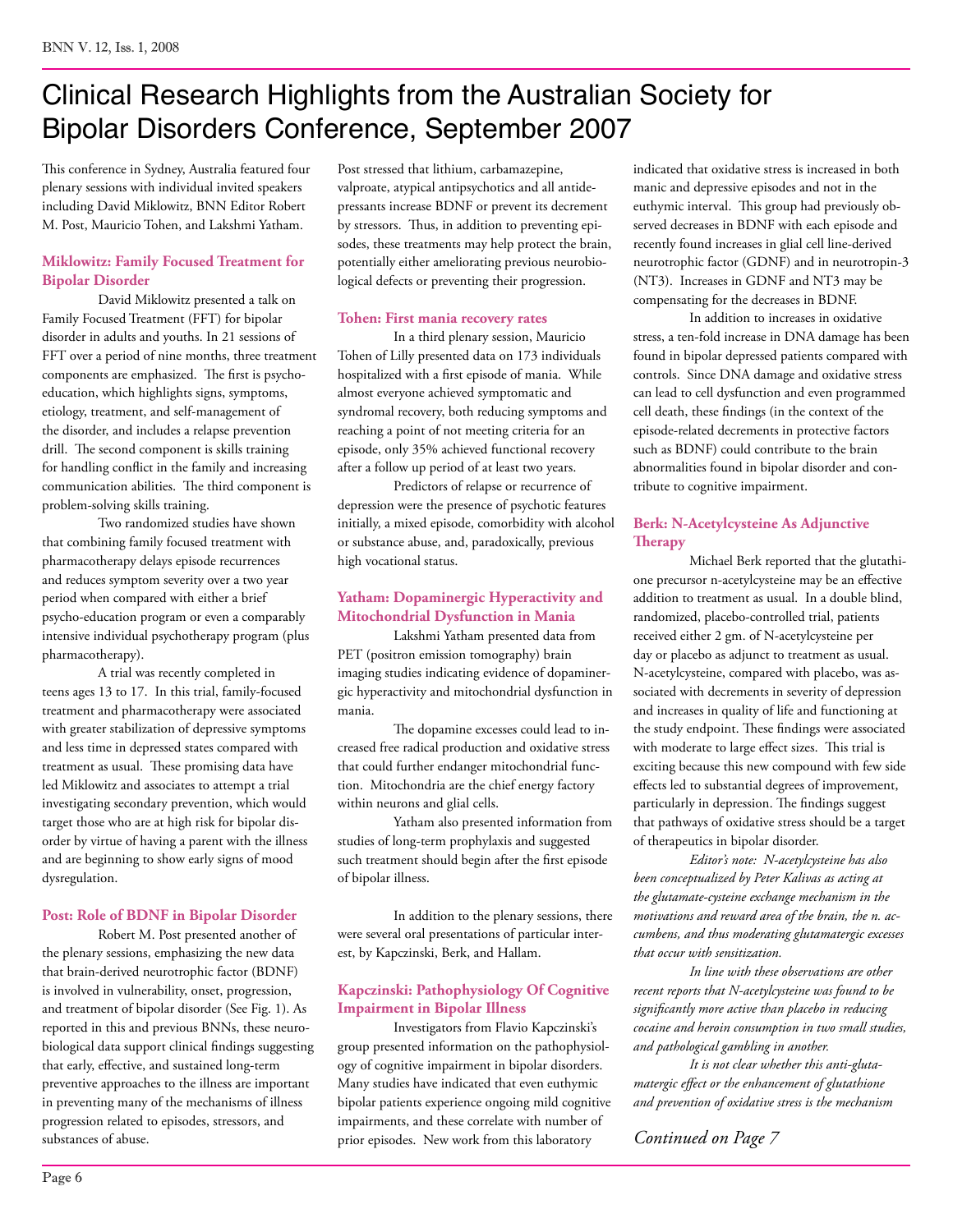### Research Forum of the American Academy of Child and Adolescent Psychiatry (AACAP): Protective and Risk Factors in Pediatric Bipolar Disorder

Robert Findling of Case-Western Reserve University, Gabriele Carlson of Stony Brook, and BNN editor Robert M. Post of the Bipolar Collaborative Network organized a one-day symposium prior to the beginning of the formal meeting of the American Academy of Child and Adolescent Psychiatry (AACAP) in San Diego in October 2006. The goal of the Research Forum on Protective and Risk Factors in Pediatric Bipolar was to help jump start the field of pediatric bipolar disorder and begin to better define optimal treatment strategies for those with childhood onset bipolar disorder and children at high risk.

The meeting began with a series of formal presentations in the plenary session and then five breakout groups to develop recommendations and consensus about the best ways of approaching each area. The breakout group topics included: 1) the prodrome, or early manifestations of the illness, 2) psychopharmacology, 3) brain imaging, 4) psychosocial treatments, and 5) genetics. A formal publication of the results and recommendations of this meeting will likely be published in the Journal of the American Academy of Child and Adolescent Psychiatry this year.

The plenary meeting began with a discussion of "risk and protective factors in the outcomes of depressed children" by Constance Hammen, Ph.D. She described the model presented by Goodman and Gottleib in 1999 for the risk of psychopathology in children of depressed mothers, which involves multiple and interacting risk factors, mechanisms, and vulnerabilities. Predictors of depression in high-risk offspring samples include: family history of depression, distal (past) or proximal (recent) stressful life events, family discord, cognitive and interpersonal dysfunction, and biological abnormalities. One mechanism highlighted in the recent reports of Weissman and colleagues (2006) is that behavioral disorders in children of depressed mothers vary as a function of the completeness of treatment of the mother's depression. Offspring of mothers who were treated to remission had significantly fewer behavioral problems than offspring of mothers whose depression was only partially treated.

*Editor's Note: A substantial collection of literature in unipolar depression now supports the utility of early intervention in children at high risk, with appropriate treatment of their symptomatology and that of their parents. A recent review states that the data show clearly that adolescent depression of either minor or major magnitude is continuous with and predicts depression in adulthood. The case is less clear with depression in pre-pubertal children, which may lead to a more diverse set of outcomes. There is evidence that one-third of these individuals will ultimately present with bipolar disorder. Retrospective data from the STAR-D, the practical clinical trial* 

*network for depression, and other adult outpatient cohorts indicate that those depressed patients with the earliest onsets of symptomatology in childhood have the most adverse outcomes in adulthood. These data also speak to the importance of early effective intervention in hopes of changing this more difficult prognosis into a more benign one.* 

Steven P. Hinshaw next presented on risk and protective factors regarding the outcome of children with "externalizing disorders." His focus was on ADHD, oppositional defiant disorder and antisocial personality, and he suggested that many of the lessons learned from research in these children are readily applicable to those with bipolar patients. He made the point that bipolar disorder is an amalgamation of both externalizing and internalizing features and that this is also the case for

*Continued on Page 8*

### Australian Society for Bipolar Disorders (cont.)

### *Continued from Page 6*

*of the therapeutic effects in bipolar illness and these compulsive syndromes, but in either instance the drug provides a potential new approach to clinical therapeutics.* 

*Also supporting the utility of N-acetylcysteine in long-term treatment of bipolar illness are observations by Berk and associates that there are positive effects in schizophrenia, particularly on the negative symptoms of the illness (which heretofore had proven particularly resistant to treatment with more traditional antipsychotic agents).*

#### **Hallam: Melatonin And Light Sensitivity**

Hallam and colleagues reported that bipolar patients exhibit more sensitivity to suppression of nighttime melatonin secretion with bright

light compared with normal volunteer controls. Melatonin secretion and light sensitivity are highly heritable (more closely related in monozygotic compared with dizygotic twins or other relatives). Altered sensitivity to melatonin's suppression by light could reflect an increased vulnerability to circadian rhythm dysregulation that could, in turn, induce mood dysregulation.

*Editor's note: Others have suggested that treating depression with a melatonin agonist (a chemical that stimulates melatonin receptors) that also increases norepinephrine (NE) and dopamine (DA) in the forebrain, such as the antidepressant agomelatine, would produce good effects in both unipolar and bipolar depression. Hopefully this drug will be FDA approved in the near future.*

### **Editor's Note: Information in the BNN**

Here, as also noted in our masthead, we emphasize the fact that what is reported in the BNN consists of early versions of data based on abstracts and presentations at meetings, and must be taken as only highly preliminary. Patients should not proceed with treatment based on such data until effects are further clarified and validated in the literature, leading to ultimate FDA approval, and/or after thorough discussion with their own prescribing physician who takes responsibility for independent assessment of the risks and benefits of such a maneuver. The highly preliminary reporting of findings in this newsletter is a public service to patients and clinicians wishing to hear about some of the preliminary advances and findings in the field, but the accuracy and facts of the presentations cannot be validated because most have not yet been reviewed or published, and the statements and conclusions in the BNN need to be assessed independently by a treating physician. The editors of the BNN cannot be held responsible for errors of commission or omission, or for reporting early news of others' highly preliminary data. Treatment decisions cannot be based solely on the information provided in the BNN, which may be incomplete or even in rare instances erroneous.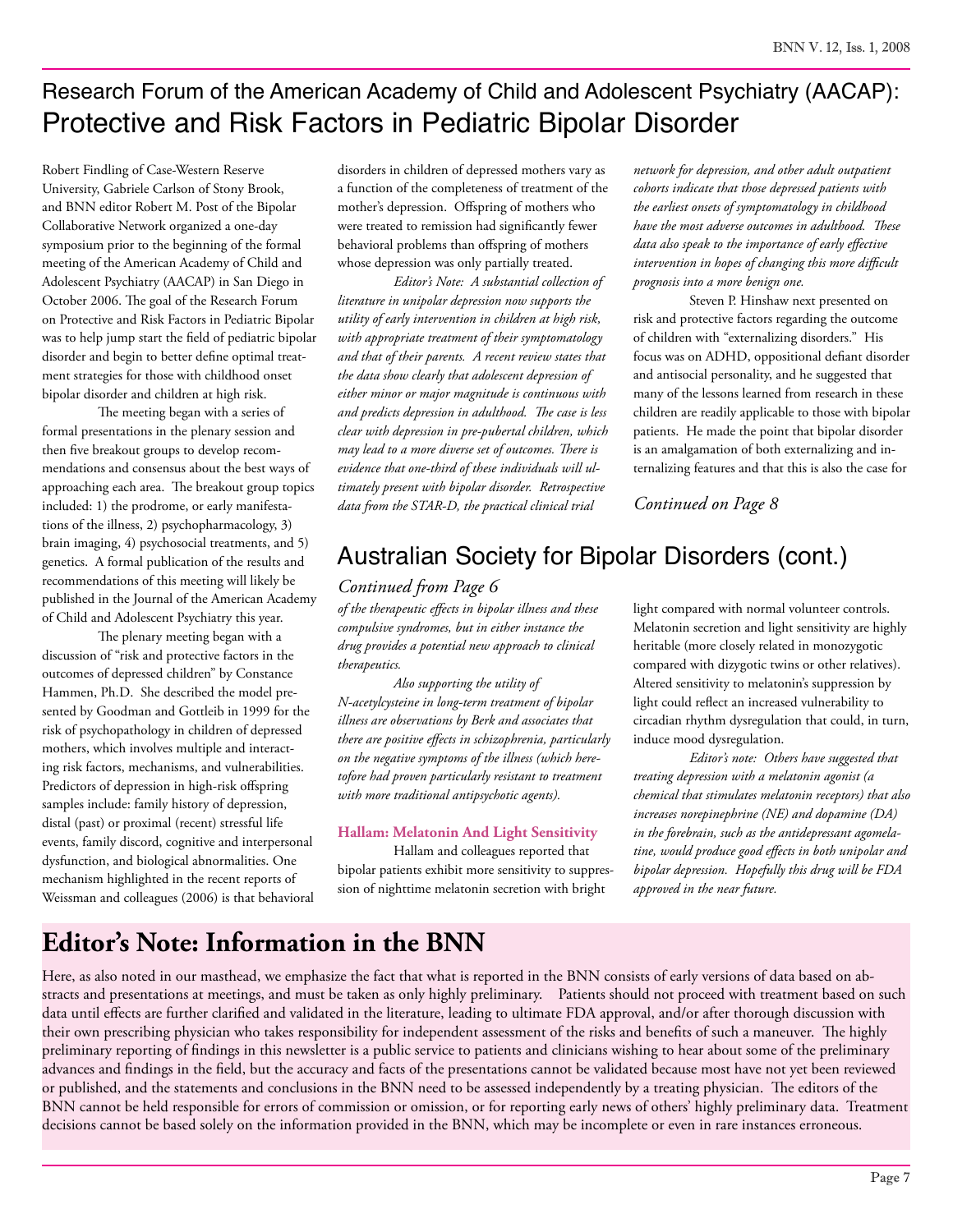### Protective and Risk Factors in Pediatric Bipolar Disorder (cont.)

### *Continued from Page 7*

ADHD, with hyperactivity on the one hand and an inattention component on the other perhaps reflecting internalizing problems.

*Editors Note: The following review of his presentation is fairly technical, and particularly useful for investigators and clinicians designing clinical trials. Thus, many of our readers may want to skip this summary, but reading the "Political Action Commentary" on the following page is highly recommended for all.*

Hinshaw noted important aspects of research terminology, where "risk factors" are those that precede and predict the outcome of interest, and that one should be particularly interested in risk factors that are malleable and treatable as opposed to those that might be fixed, such as one's genetic inheritance.

Hinshaw enumerated the many risk factors for childhood externalizing and conduct problems, as summarized in Hinshaw and Lee (2003). These included: perinatal risk factors, low IQ, lead toxicity, and later adolescent substance abuse. Family and parenting factors, and particularly parental psychopathology, were important, but also worth noting were the findings that maternal smoking predicted later ADHD and ODD independent of genetics. Coercive and inconsistent parenting discipline styles also were important risk factors along with young age of the parent or single parent. Neighborhood and peer factors as well as schooling factors were important. For example, if a child was old for their school grade, this increased the risk of antisocial personality disorder.

The take-home message is that the effects of the number of risk factors are cumulative and markedly increase risk. If one had more than three or four risk factors, the chances of externalizing and conduct problems occurring in the child were compounded. Thus, combinations and interactions of risk factors were critical predictors.

Hinshaw recommended that clinical trials focus on establishing factors that may modify the course of illness in those at high risk. In this regard, terminology was again important. He noted that moderator variables were those that were there at the baseline before a given clinical trial was undertaken, as opposed to mediators of outcome, which were variables that interacted with response to a specific treatment employed in the trial. If such mediators were found in an initial treatment trial, then the next clinical trial could then randomize patients based on this mediator

variable in order to attempt to assess and delineate causal mechanisms.

Hinshaw et al. presented data from a study of 579 youths with externalizing disorders who were randomized to one of four different treatments: (1) pharmacological (medication) management, (2) intensive behavioral treatment, (3) the combination of both 1 and 2, and (4) a community care comparison group receiving treatment as usual, including some medication. The researchers found that over a period of 14 months, combined treatment was superior to community care on most measures, including ADHD symptoms, oppositional aggressive behavior, anxiety, social skills, academic performance, and parent-child relationships. Medications alone were superior to community controls for ADHD symptomatology, oppositional aggressive behaviors, and social skills. In contrast, behavioral treatment was more effective than community controls only in the area of parent-child interactions.

The researchers also found that anxiety, comorbidity, and being on public assistance were significant moderator variables, associated with a worse outcome. In terms of medication variables, in children with anxiety disorder, combined treatment was better than medications alone when there was parental inattention. However, when there were parental internalizing symptoms, children with baseline anxiety showed positive effects with intensive behavioral treatment. In those with low socio-economic status, combined treatment was most needed in those who came from the most deprived backgrounds.

Many modulator variables appeared to work together, such that in the presence of parental depression, only 45% improved on combined treatment compared with 69% in the absence of parental depression. If one also includes severity of symptomatology and low IQ in the child, the chance for significant improvement even with combined treatment was reduced to 10%.

The first group, receiving medication management treatment, was highly successful. It consisted of a careful 28-day titration to ascertain optimal doses, monthly maintenance visits, daily treatment with stimulants including T.I.D. (three times a day) dosing (for the short-acting agents used at this period of time), a 30-minute office visit, and contact with the teacher. This contrasted markedly with the community controls, who were ostensibly provided medication management, but in reality had only one visit every five months for an average of ten minutes, medication only five days a week, B.I.D. (two times a day) dosing

only, and no teacher contact. The superior results gained from the intensive and careful monitoring in this clinical trial highlight the substandard care sometimes delivered in the community.

In terms of family mediators, negative or ineffective disciplining practices appeared to be a prominent adverse outcome measure. While only one-third of the families in intensive behavioral management showed notable improvement in their disciplinary practices, it was these 58 children whose parents did improve their disciplinary practices who showed the greatest degrees of improvement.

Hinshaw's conclusions for childhoodonset bipolar disorder studies from his epic study in childhood externalizing disorders were that: (a) one needs to use theory to select among potential risk and protective factors, (b) one must balance multi-informant, multi-method appraisals with the potential risk for respondent burnout, (c) statistical power issues and large Ns are critical for detecting interactions, (d) one needs to use clinical trials to serve conceptual as well as clinical practice ends (i.e. while ADHD is a highly heritable condition, the outcome is mediated by many family factors that are, in fact, malleable, and can make an extraordinary difference in the well-being of the child).

Boris Birmaher of Western Psychiatric Institute in Pittsburgh presented a paper entitled "Course and outcome of bipolar disorder in youth (COBY)," which began a series of talks directly on childhood bipolar illness. This study is particularly important because it describes the prospective outcome of 446 children, average age 12.7, with a mean age of onset of illness of 9.3 years.

Notably, 35% of the children presented with bipolar not-otherwise-specified (BP-NOS) and bipolar II (BP-II) in another 7% for a total of 42% of the children. While 68% consisted of those with bipolar I (BP-I), two-fifths of the sample were diagnosed in areas (BP-II & BP-NOS) where there is considerable controversy as to the precise diagnostic thresholds. The vast majority (86%) of those who were diagnosed with BP-NOS received this diagnosis because they did not meet the four-day durational threshold for BP-II or the one-week threshold for BP-I mania. These data reemphasize the issue that numerous children, particularly those with the youngest ages of onset, present with very rapid mood fluctuations, often several times within a day (called ultradian cycling). What is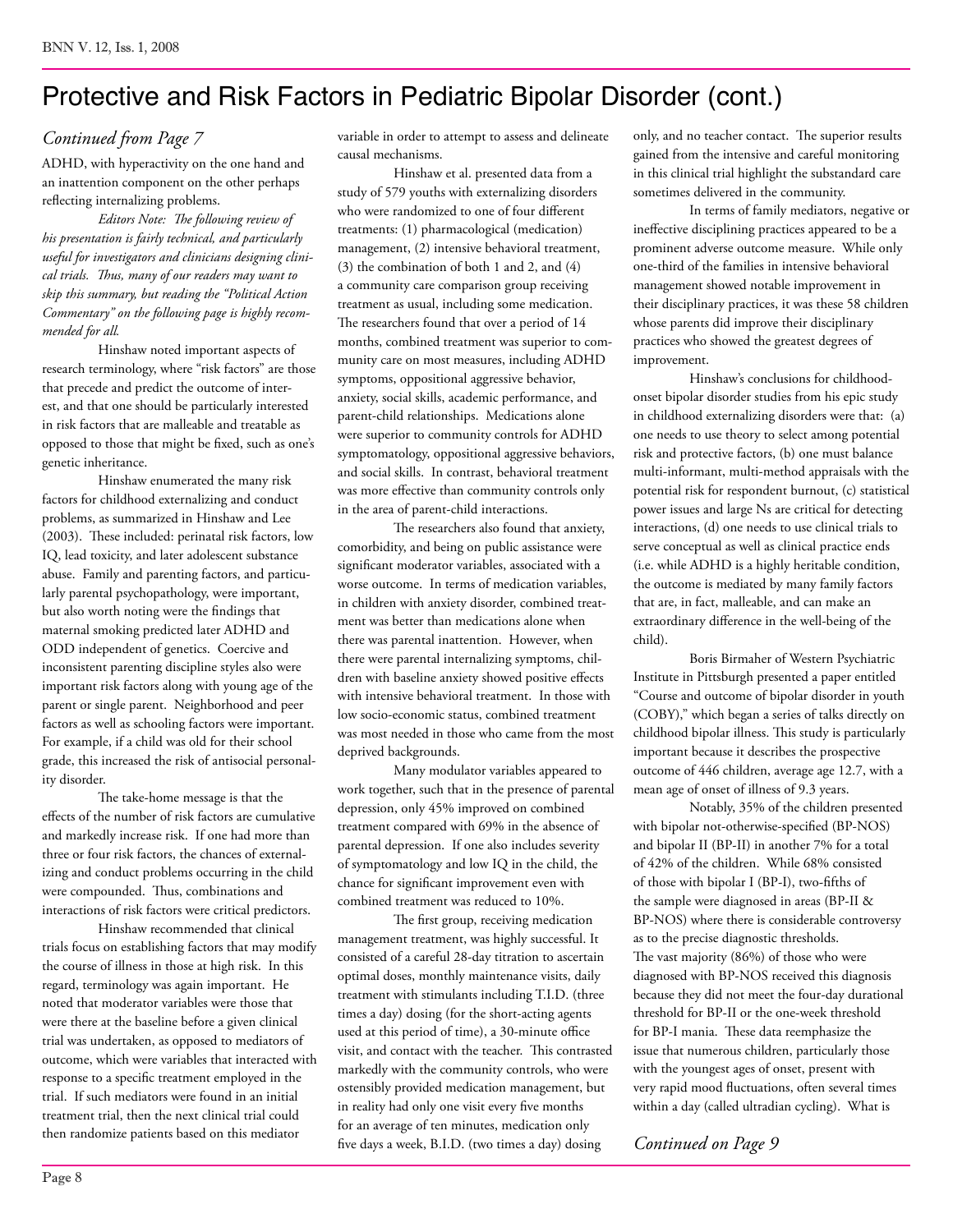particularly disturbing about the controversies around BP-NOS diagnoses is that these children are as much impaired as those with BP-II and BP-I, and they also take the longest time to stabilize during naturalistic treatment, more than two and a half years compared with less than a year for those with BP-I and BP-II. In addition, 35% of BP-NOS children converted to the nagnostic category (BP-II or BP-I) during several years of follow-up, indicating that BP-NOS may be a precursor form of the illness, highly prevalent in the youngest children who are later destined to have longer duration hypomanic and manic episodes characteristic of BP-II and BP-I, respectively.

Childhood-onset bipolar disorder is highly associated with multiple other (comorbid) disorders. These include any anxiety disorder (40%), ADHD (60%), oppositional defiant disorder (ODD) (40%), conduct disorder (13%), substance use disorder (10%), and pervasive developmental disorder not otherwise specified (2%), as reported by Axelson et al. (2006, Archives of General Psychiatry).

Twenty-eight percent of the children in the Birmaher study presented with psychosis, 76% with suicidal ideation, and 31% with suicide attempts. Twenty-three percent had experienced physical or sexual abuse, as reported by the caregiver, and 52% already had a psychiatric hospitalization. Ninety-three percent were in psychopharmacological treatment. Birmaher noted, "If you see psychosis in a kid, you have to rule out bipolar disorder."

*Editor's Note: This is likely true, especially since childhood-onset schizophrenia is an extremely rare disorder. Given this fact, if a child with extreme mood dysregulation also has psychosis, it would not be too far a stretch to suggest that bipolar disorder is, in fact, the most likely diagnosis and other entities only remain to be ruled out. (Since some clinicians and investigators do not even believe in the existence of prepubertal onset mania, this statement is likely to raise extraordinary consternation in some individuals; however, these critics are obligated to come up with an alternative diagnosis, and more importantly, an effective treatment.)*

Birmaher also reported, as have others, that childhood-onset bipolar disorder has a

substantial degree of familial loading, with mania or hypomania in 38% of first degree family members, depression in 72%, anxiety disorder in 48%, conduct disorder in 24%, ADHD in 29%, substance use in 46%, suicide attempts in 25%, and schizophrenia in only 2%.

While 66% of the children recovered for a period of at least two months during the two years of follow-up, about 48% had at least one recurrence. Children remained symptomatic or subsyndromal for more than half the weeks of follow-up despite the range of available psychopharmacological and psychotherapeutic treatments.

These data are highly convergent with those of Geller et al. (2002, 2004) and DelBello et al. (2007), indicating the difficulties in stabilizing these children. In contrast to adults with BP-I reported by Judd et al. (2001) who experience few mood switches per year, children with BP-I experienced about 20 changes in polarity (mania to depression or depression to mania) over the course of a year. If one also considered the BP-II and

*Continued on Page 10*

### Political Action Needed to Enhance Treatment Research in Pediatric Bipolar *Editor's Commentary:*

Hinshaw's large, comprehensive, multi-center trial in ADHD illustrates the kinds of interventions that need to be assessed and tested in randomized controlled clinical trials in the study of bipolar illness. Sadly, despite the extraordinary needs of the population with childhood-onset bipolar disorder, these kinds of studies are not being funded or conducted. In fact, even single-center treatment trials are not being funded to any substantial extent.

This is particularly egregious in light of the data emerging from most of the plenary presentations that early onset bipolar illness carries with it tremendous risks and disabilities throughout the child's lifetime into adulthood. The incidence of childhood-onset bipolar disorder appears to be very high in the US, and the lack of an adequate clinical trials database means that clinicians may not be treating children with the most appropriate approaches based on systematized information, but on the basis of their own best guesses. So far, naturalistic treatment in the community is proving highly inadequate, as seen in the treatment outcome data presented by Birmaher.

When this editor (RMP) approached Dr. Steven Hinshaw at the end of his remarkable presentation and asked how this large, successful

and highly informative study for the treatment of ADHD and related disorders was funded, Hinshaw indicated that it was only because of intense lobbying in Congress by another individual, Peter Jensen, who was an expert in the field and politically adept. His work resulted in a specific earmark whereby Congress mandated the money for this study to be conducted.

As we have emphasized elsewhere (Post & Kowatch, "The crisis in childhood-onset bipolar illness," Journal of Clinical Psychiatry 2006), not only are funding and funding mechanisms for childhood-onset bipolar illness inadequate, but the field of adult-onset bipolar illness has been understudied for the past three decades as well, resulting in further informational shortfalls about treatment of adults, many of whom had onsets in childhood. Given the difficulty of progress in the area of adult illness despite widespread public, academic, and National Institute of Mental Health (NIMH) acknowledgment of the portfolio deficits, it would appear that only some Congressional mandate like that achieved for the Hinshaw study will be sufficient to begin to move the field of childhood-onset bipolar illness treatment-related research forward at any reasonable pace.

Dr. Jensen is no longer at the NIMH, and it seems that no other individual with his unique set of skills and political savvy is available to chart a similar course for children with bipolar disorder. Since the lack of clinical treatment research on adult-onset bipolar disorder has not been fixed despite intensive efforts by many, there is little reason to believe that improvement in childhood-onset illness research will occur without extraordinary efforts by some individual or group directed at achieving a Congressional mandate or similar funding earmark. Many in Congress have families with adults or children suffering from bipolar disorder, and somehow their influence for better treatment-related research needs to be brought to the fore.

Constance Hammen began her presentation with the statement that "children with bipolar illness are impaired, denigrated, and ostracized." Without some new political/scientific initiatives, this situation is likely to remain unchanged for many years to come. We desperately need a political action hero for childhood-onset bipolar disorder like that played by Peter Jensen for children with ADHD and conduct disorders so that a solid database of empirical clinical trials can be generated and the best treatments delineated.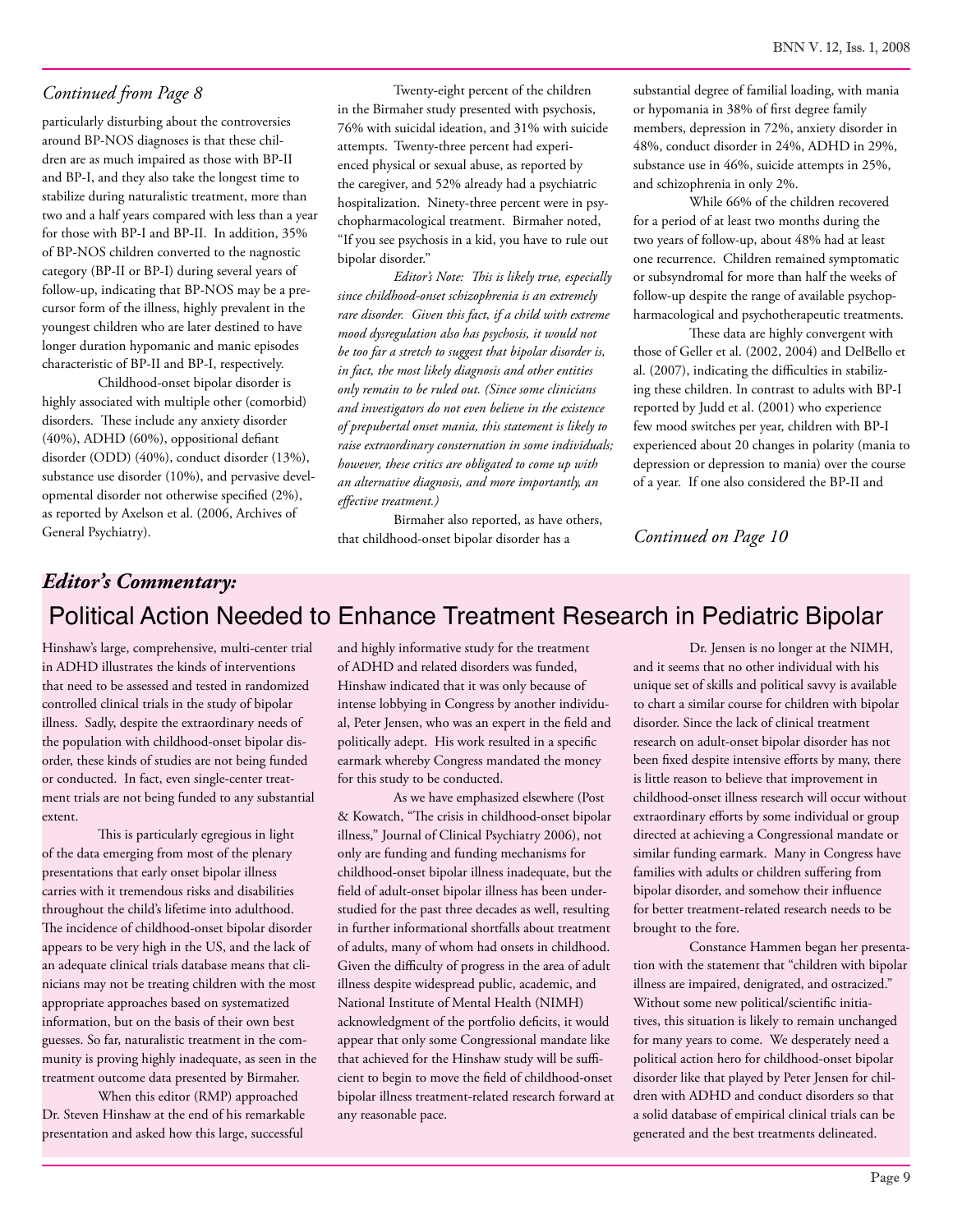### Protective and Risk Factors in Pediatric Bipolar Disorder (cont.)

### *Continued from Page 9*

BP-NOS children, this number of switches per year would increase dramatically.

One of the major predictors of which BP-NOS children would convert to longer duration forms of BP-II and BP-I illness was a positive family history of bipolar illness. In BP-NOS children with a positive family history of bipolar disorder in first-degree relatives, approximately 50% of the children converted to BP-I or BP-II compared with only 20% in those without a family history of bipolar disorder. These data further suggest the need for heightened suspicion of a bipolar diagnosis in those children presenting with extreme mood instability and a positive family history of bipolar disorders.

The next plenary paper was presented by Gaye Carlson, who reported that her sample of 15 to 20 nine-year olds led to findings similar to those of the COBY sample of children under age 12. Carlson's study found that the childhood-onset bipolar children took a longer time to achieve remission, and a smaller percentage achieved remission (40.7 to 56.1%) compared with those with adolescent and adult onsets (62 to 83% achieving remission).

*Editor's Note: This theme was reiterated throughout many presentations – children with the earliest ages of onset of their bipolar disorder appeared to have a more adverse course of illness compared to those with adult onsets. However, if their treatment were more appropriate (mood stabilizers or atypical antipsychotics as per consensus guidelines of Kowatch et al. (2005)) and began more promptly, their outcome may have been more positive.* 

Hillary Blumberg of Yale University next presented neurobiological data on "Emerging neurodevelopmental models for bipolar disorder: risk related and treatment responsive brain regions." She summarized evidence for volumetric decreases in the size of the amygdala and ventrostriatal areas of the brain measured with MRI in those with childhood-onset bipolar disorder. These areas are thought to serve critical aspects of affective regulation and motor activity and motivation, respectively. More than six investigative groups have reported deficits in amygdala volume, yet there is considerable evidence of amygdala hyperactivity and hyper-reactivity on measures of functional brain imaging. For example, there is an elevated amygdala response to looking at facial emotions, particularly negative emotions such as anxiety or anger, compared to well controls.

At the same time, there appear to be deficits in the reactivity of prefrontal cortical areas, suggesting loss of cortical modulation of lower centers such as the amygdala. Several studies have indicated that children who are treated psychopharmacologically have a reversal of the volume deficits, raising the possibility that earlier, more effective treatment could not only produce improvement in the behavioral and emotional elements of bipolar disorder, but possibly also in its underlying neurobiology as well.

The next presentation was by Mauricio Tohen of Eli Lilly Co., entitled "Analysis of treatment efficacy and safety in adolescents compared with adults with bipolar disorder treated with olanzapine for acute mania." In these controlled clinical trials, adolescents were highly responsive to olanzapine compared with placebo, just as in the adult acute mania studies. Interestingly, the magnitude of the decrease in the Young Mania Rating Scale (YMRS) and the effect size was larger in adolescence than in adults, although rates of remission were somewhat lower in adolescents (35.2% compared with 50% in adults).

While olanzapine has proven effective in the treatment of adolescent onset mania, it also appeared to cause more problematic side effects than it did in adults. These included increases in weight, prolactin, fasting lipids, and blood glucose. For example, 29% of adolescents reported increased appetite and weight gain compared with 5 to 7% of adults. Forty-one percent of the adolescents gained more than 7% of their body weight compared with only 11.3% of the adults. The only side effects that were less problematic in adolescents compared with adults were dry mouth and dizziness, side effects related to the anticholinergic effects of the drug.

*Editor's Note: These findings by Tohen and colleagues illustrate the difficult tightrope that clinicians must walk in the treatment of childhood-onset bipolar disorder. Some of the most effective agents, such as olanzapine and clozapine, have problematic side effects in children including weight gain and risk of the metabolic syndrome (including three of the following five symptoms: hypertension, increased waist circumference, insulin insensitivity (or elevated blood glucose), elevated triglycerides, and elevated cholesterol). Quetiapine and risperidone also are associated with, at times, considerable weight gain in children, but less so than the first two drugs. Two of the newest antipsychotics, ziprasidone (Geodon) and aripiprazole (Abilify) are weight neutral in adults, but in children can still be associated with some weight gain, although this tends to be less with ziprasidone compared with aripiprazole according to some open anecdotal observations by several highly experienced clinicians in the field.*

*This editor's bias is to begin young children who require an atypical on these latter, relatively less problematic drugs (aripiprazole and ziprasidone), even though they are less well studied than olanzapine, in the hope of achieving a good effect without engendering a new set of medical problems in these youngsters.* 

*Children with bipolar illness are at such great social and educational disadvantage to begin with, that adding a problem of being overweight, for which they may be severely teased resulting in further decrease their self-image, is particularly important to avoid. The potential medical consequences of being overweight are also highly problematic. Direct comparative studies among the atypicals for efficacy and tolerability, as well as comparisons of selective atypicals against lithium and the mood stabilizing anticonvulsants (carbamazepine, valproate, and even lamotrigine with the appropriate cautions for increased risk of serious rash) are needed to enlighten clinicians about the best treatment options for these often highly disabled children.*

The next presentation was by Bob Findling of Case-Western Reserve clinics in Cleveland on "Comparison of maintenance responses between young and adult patients with bipolar disorder." This was a particularly critical and in some respects disturbing study because of the demonstrated need for at least combination treatment. Forty-three percent of children were found to achieve four weeks of remission on the combination of lithium and divalproex and were thus eligible to be randomized to a longterm study of monotherapy with either lithium alone or divalproex alone (30 subjects in each group). Disappointingly, neither drug alone was particularly effective, with about 50% of the subjects discontinuing the study by 50 days, and about 80% by 200 days, indicating that neither monotherapy was sufficient to keep these children stabilized.

On the positive side, the vast majority of children restabilized once the combination of lithium plus valproate was re-administered, but this sometimes required other adjunctive treatments as well, and the majority of children were also on low-dose psychomotor stimulants for residual ADHD. Again, Findling reported that those who had a younger age of onset of bipolar illness were more likely to relapse to a mood episode on either monotherapy. Those with higher YMRS scores at study baseline were more likely to discontinue this study early. Only 15% of the children dropped out of the study for medication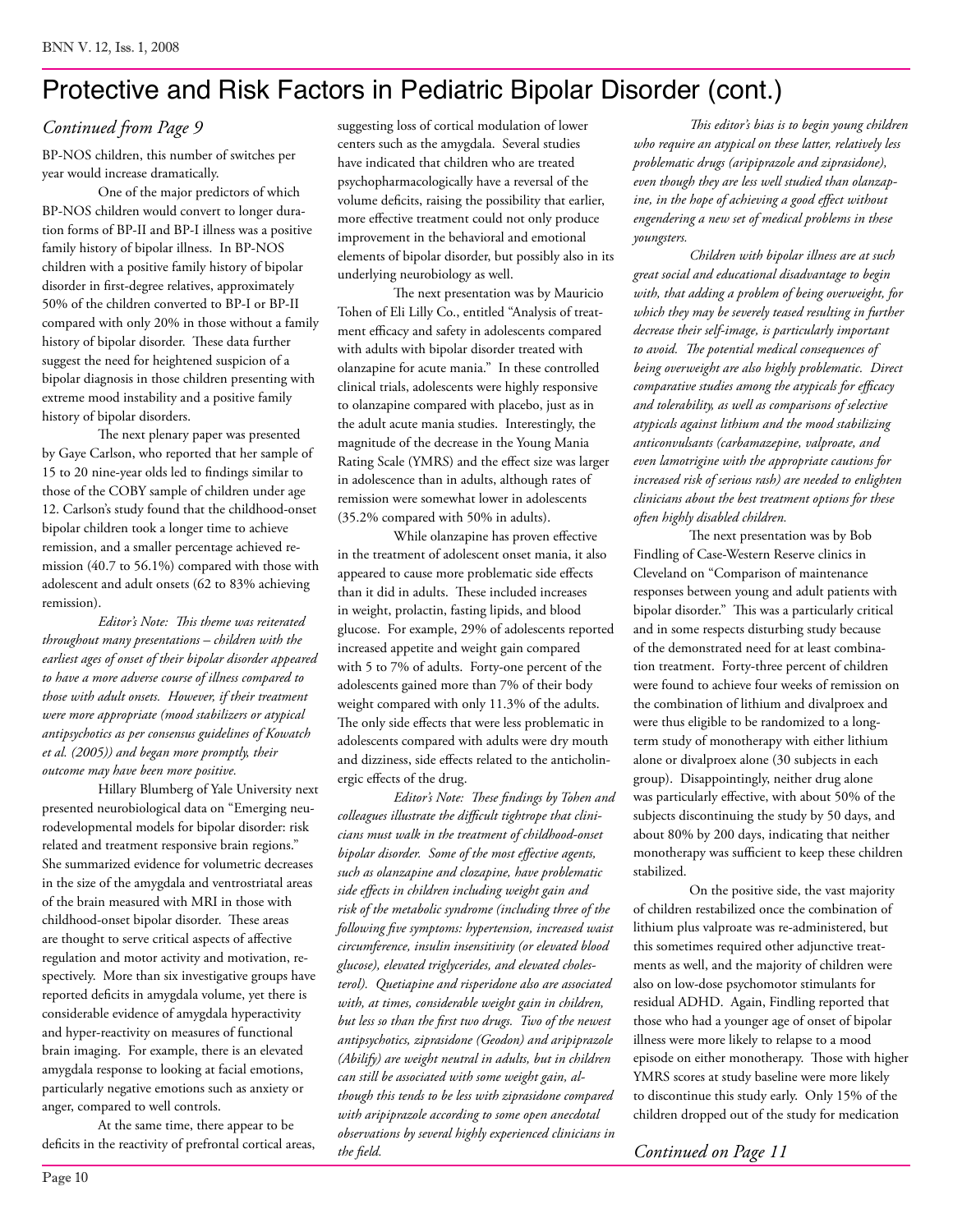intolerance, but a higher number (27.3%) did so for study non-compliance.

*Editor's Note: While Findling et al. took the optimistic perspective that a larger group of children initially stabilized on the lithium/valproate combination (43%) compared with the 25% of adults with rapid cycling disorder in the studies of Calabrese et al., the take-home message of this study would appear to be somewhat more sobering. That is, childhood-onset bipolar disorder is difficult to treat, and the vast majority of children treated in this academic center of excellence appeared to require at least combination therapy (with two of the better-studied drugs in adults--lithium and valproate) to maintain their improvement.* 

*Comparative studies of these two drugs versus either of them with an atypical antipsychotic would be of great importance to the field in order to assess whether one of these drugs with an atypical would prove able to achieve a higher percentage response and remission rate over time.* 

*A surprising finding from this study was that while depression remains the most difficult to treat phase in adults, in these children it was the manic phase which was most often problematic and evident in breakthrough symptomatology.*

The last formal presentation was by Robert M. Post, formerly of the NIMH and now head of the Bipolar Collaborative Network, on "An excess of childhood bipolar illness in the U.S. Compared with Europe." He summarized data (Leverich et al., 2006) from adult outpatients with bipolar illness, average age 42, who reported the age of onset of illness and time of first psychopharmacological treatment for either mania or depression. Like data previously reported by the STEP-BD Network in 983 patients, the 519 patients in the Bipolar Collaborative Network (BCN) reported a high incidence of childhoodonset (prior to age 13) bipolar illness. Strikingly, these earliest onsets were not treated for more than an average of fifteen years, and this delay was associated with more severe symptomatology during adolescence and adulthood, as rated retrospectively and prospectively by clinicians. Adolescent-onset was also common, such that some 50-66% of all bipolar illness onsets occurred prior to age 19 in well-diagnosed adults in these two outpatient networks.

Thus, bipolar illness is largely an illness of childhood and adolescent onset, and yet, disturbingly, adults who are in their forties now experienced unrecognized or untreated illness for more than a decade on the average. This was associated with a difficult course of illness and a relatively poor outcome in adulthood. The hope

would be that earlier recognition and treatment of the syndrome would yield much more favorable courses of illness and long-term outcomes, and clinical trials of early intervention are desperately needed.

New data were reported on childhood onset bipolar illness in the US versus Europe (see Post et al. 2008, British Journal of Psychiatry). The Bipolar Collaborative Network consists of four sites in the U.S. (Los Angeles, Dallas, Cincinnati, and Bethesda) and three in Europe – one in Utrecht in the Netherlands, and two in Germany. Surprisingly, childhood-onset bipolar disorder prior to age 13 represented 22% of the U.S. cohort but only 2% of the European cohort, and adolescent onsets (from ages 13 to 19) represented 39% of the U.S. cohort compared with 28% of the European cohort. Together, these data suggest that child- and adolescent-onset bipolar illness is at least twice as common in the U.S. as it is in Europe (61% versus 30%), as gleaned from self reports on a questionnaire or from formal diagnostic interviews that asked well-diagnosed adults the age of onset of their first depression with dysfunction or their first mania or hypomania.

Surprisingly, two risk factors for childhood onset were also higher in the US than in Europe. A positive family history for both unipolar and bipolar affective disorders (and suicide) was significantly more common in the U.S. than in Europe. This was also the case for a positive history of childhood adversity, wherein some 22-27% in the U.S. reported sexual or physical abuse in childhood, while these figures were 11% and 12%, respectively, in the Netherlands and Germany.

These data on increased familial and environmental risk factors further suggest that the differences in incidence of childhood onset are not an artifact of diagnostic differences or understanding of the questions. Why there should be an increase in genetic vulnerability to bipolar illness in the US is not at all clear. Discerning what factors are involved in the increased vulnerability in the U.S. and the potential protective factors at play in Europe might lead to altered clinical practice and public health measures in an attempt to ward off early-onset bipolar illness in the U.S. Again, the hope would be that earlier and more effective recognition and treatment could ameliorate the otherwise adverse course of bipolar illness in those with the youngest ages of onset (who appear overly represented in cohorts in the U.S.).

#### BREAKOUT SESSIONS FOR PROBLEM SOLVING AND CONSENSUS RECOMMENDATIONS

The breakout groups were designed to reach consensus recommendations in each of the five focus areas, and each group included a portion of the 200 clinician/investigators registered for the research forum. The groups met and reported to the general session their consensus recommendations, which hopefully will be published in the *Journal of the American Academy of Child and Adolescent Psychiatry* later this year.

There was an overarching consensus across multiple groups about the need for a diagnostic consensus conference in order to deal with many of the diagnostic controversies in childhoodonset bipolar illness most effectively. Almost all groups also reported the need for greater degrees of clinical investigative trials and more grant support. This may be particularly problematic at a time of extremely tight budgets, and it is likely that many of the most highly prioritized studies will not be rapidly forthcoming. Thus, many groups talked about the need to raise money from other sources beyond the Extramural Program of the NIMH.